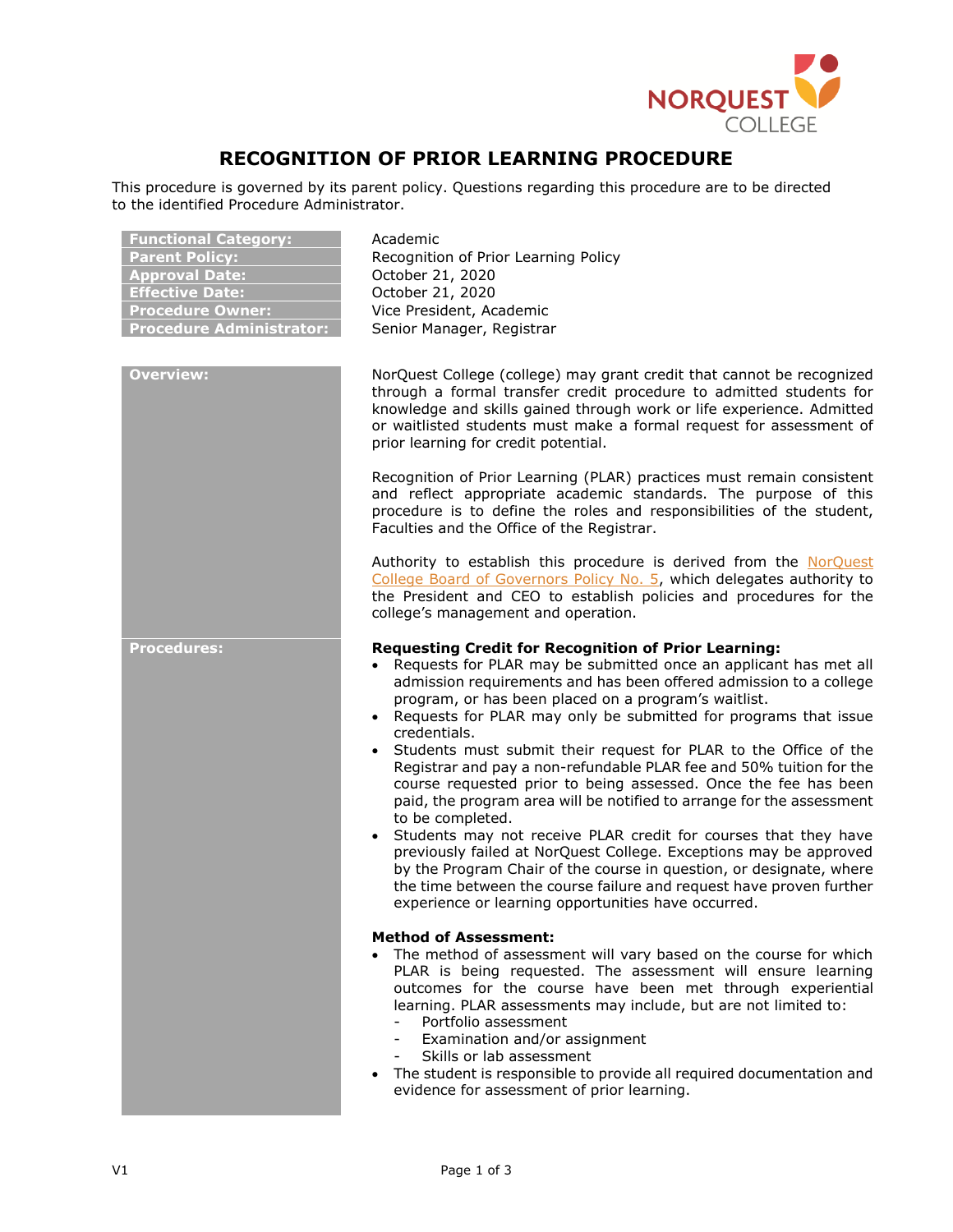

- Documents and evidence submitted for the purpose of assessment will be considered confidential, and will be used for the purpose of the specified PLAR assessment only. These documents will only be returned after assessment if requested by the student.
- Assessment of PLAR submitted by First Nation, Metis and Inuit learners will be evaluated in partnership with Indigenous Relations and Support Services. The college recognizes that First Nation, Metis and Inuit communities are the experts of their own knowledge and knowledge systems. Requests will be assessed in a culturally responsive and respectful way, which includes Elders and Knowledge Keepers to ensure the assessment is carefully considered.

## **Authority to Evaluate PLAR:**

- Academic and non-academic staff qualified in the appropriate discipline and/or Indigenous knowledge undertake PLAR assessments. Final decisions regarding the equivalency or prior learning for granting course credit rests with these individuals. Such assessments should be respectful of the preparedness and goals of prospective students while cognizant of the rights and responsibilities of post-secondary institutions and academic staff regarding what will be expected and demanded of students within a given program.
- The final results of the review are under the authority of the Office of the Registrar and will be posted to the student's official transcript.
- Faculties have the authority to determine ineligibility of courses available for PLAR assessment.

### **Evaluation Results:**

- Faculties will communicate the decision to the Office of the Registrar and to the student by email to the student's MyMail account.
- A grade of "PL" is assigned by the Office of the Registrar to the student 's official transcript when PLAR has been granted. "PL" grades are not calculated in the grade point average (GPA) .
- If the PLAR assessment is not successful, the result will not be recorded on the student's transcript.

### **Credential and Graduation Considerations:**

- The college has an established residency requirement. Students can receive up to 50% of program credits toward a NorQuest College credential through PLAR.
- Credit awarded through PLAR may fulfill NorQuest College graduation requirements, another institution may or may not recognize this credit toward their credentials.

#### **PLAR Appeals**

- Students have the right to appeal any PLAR decision.
- An appeal must be submitted in writing to the appropriate Faculty within five ( 5 ) day s of the emailed evaluation notification.
- Students must provide sufficient proof as to why PLAR should be reconsidered.
- If the decision was originally made by a program faculty designate, the appeal will be performed by another faculty designate. Any decision made by a Program Chair will be reviewed by either the Associate Dean or Dean.
- Any decisions in regards to the appeal are final. The program area will communicate the decision to the student by email to the student's MyMail account.